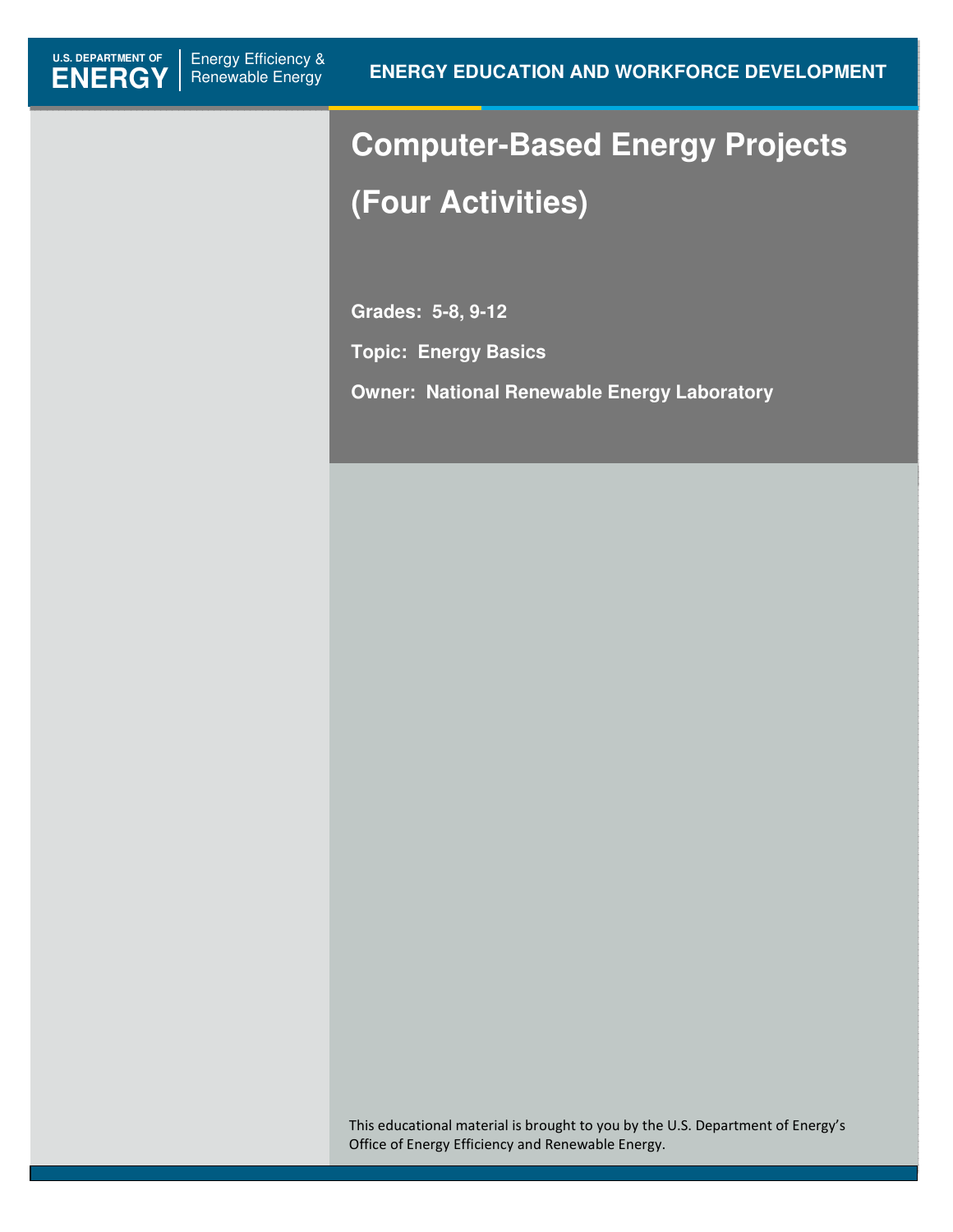This lesson plan may contain links to other resources, including suggestions as to where to purchase materials. These links, product descriptions, and prices may change over time.

## **Computer-Based Energy Projects**

## **For the Teacher**

Although these are science fair projects, all three are easily adaptable to the regular classroom, provided you have computer access. If possible, it would be optimal to team-teach with the computer science teacher at your school as part of a unit on renewable energy. Students can work in groups for any of these projects. In fact, for class work groups would be preferable. When working in groups, it may be more effective to assign different aspects of the project (to be turned in) to each member of the group.

**Project 1:** This project lends itself well to a renewable energy unit. While learning about what these energy sources are, students can gain an understanding of their availability throughout the country and, more importantly, which renewable resources can be harnessed in their area. This can also correlate to an analysis of locations in the country where renewables are already being used. The ultimate message for students might be that we have a vast and virtually untapped resource that would provide clean power. This lesson is highly relevant across the curriculum, particularly in today's political climate due to our country's reliance on foreign oil.

**Project 2:** With the recent advances in transportation technology, a project that incorporates an investigation of hybrid vehicles is useful for informing students about the latest discoveries and will likely be in line with student interests. This project also continues the theme from project three: energy use. Students will gain a valuable understanding of the magnitude of fossil fuel use and how it can be decreased, even without buying new technology cars.

**Project 3:** No unit on energy use and renewable resources is complete without an analysis of the distribution of energy consumption around the world. The best way to adapt this project would be to have one class period of data compilation (from the included Web sites), and another of discussion.

**Project 4:** Computer modeling need not be confined to the realm of engineers and programmers. NREL has developed a modeling program, HOMER, which can be simplified enough so that even middle school students can use it. HOMER models renewable, hybrid, or stand-alone systems to allow the user to construct the most economically feasible power system. The Web site where HOMER can be downloaded also provides tutorials that could be used in the middle school classroom. For high school students, a project in which they model their own homes powered by renewable energy resources would send a very important message about the feasibility (depending on what resources are available in your area) of employing renewable power in small-scale, domestic situations.

#### **National Science Education Standards by the National Academy of Sciences**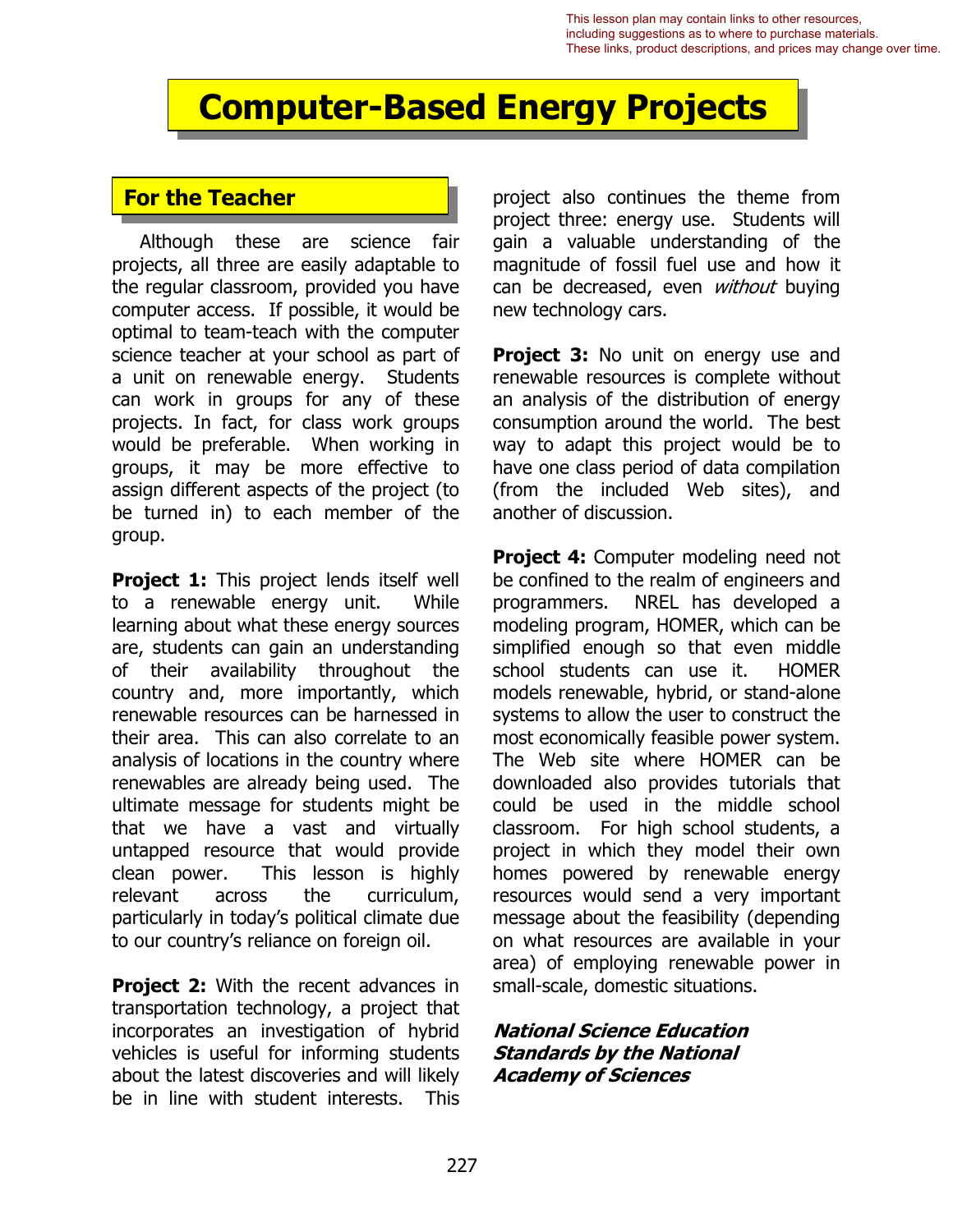#### **Science Content Standards: 9-12 Science As Inquiry**

#### – **Content Standard A**:

"Abilities necessary to do scientific inquiry"

"Understanding about scientific inquiry"

#### **Physical Science**

#### **- Content Standard B:**

"Conservation of energy and increase in disorder" "Interactions of energy and matter"

## **Earth and Space Science**

**- Content Standard D:**  "Geochemical cycles"

**Science and Technology** 

#### **- Content Standard E:**

"Abilities of technological design" "Understandings about science and technology"

#### **Science in Personal and Social Perspectives**

#### **- Content Standard F:**

"Population growth" "Natural resources" "Environmental quality" "Natural and human-induced hazards" "Science and technology in local, national, and global changes"

#### **Science Content Standards 5-8 Science as Inquiry**

#### **- Content Standard A:**

"Abilities necessary to do scientific inquiry"

"Understanding about scientific inquiry"

#### **Physical Science - Content Standard B:**

"Transfer of energy"

**Science and Technology** 

**- Content Standard E:** 

"Abilities of technological design" "Understandings about science and technology"

#### **Science in Personal and Social Perspectives**

#### **- Content Standard F:**

"Populations, resources and environments" "Natural hazards" "Risks and benefits" "Science and technology in society"

## **Technology Description**

In a society where an increasing amount of our information comes from the Internet, students (and teachers) need more exposure to using the Internet as a research and learning tool. Also, as we become more technology-dependent we need to provide computer-based learning for students so that they may be better prepared for their academic life and beyond. Finally, renewable energy technology is evolving at a pace that could bring it into common households within the lifetime of our students. This set of projects seeks to combine technology-based learning with the study of renewable energy. Our goal is to provide a learning experience in which students gain a deeper understanding of energy use and renewable energy availability, as well as an appreciation for the feasibility of renewable energy in our society.

#### **References**

Available <u>http:/[/www.nrel.gov/homer/](http://www.nrel.gov/homer/)</u><br>228 P. Gilman, T. Lambert, P. Lilienthal; HOMER: The Optimization Model for Distributed Power, July 2003. [Online].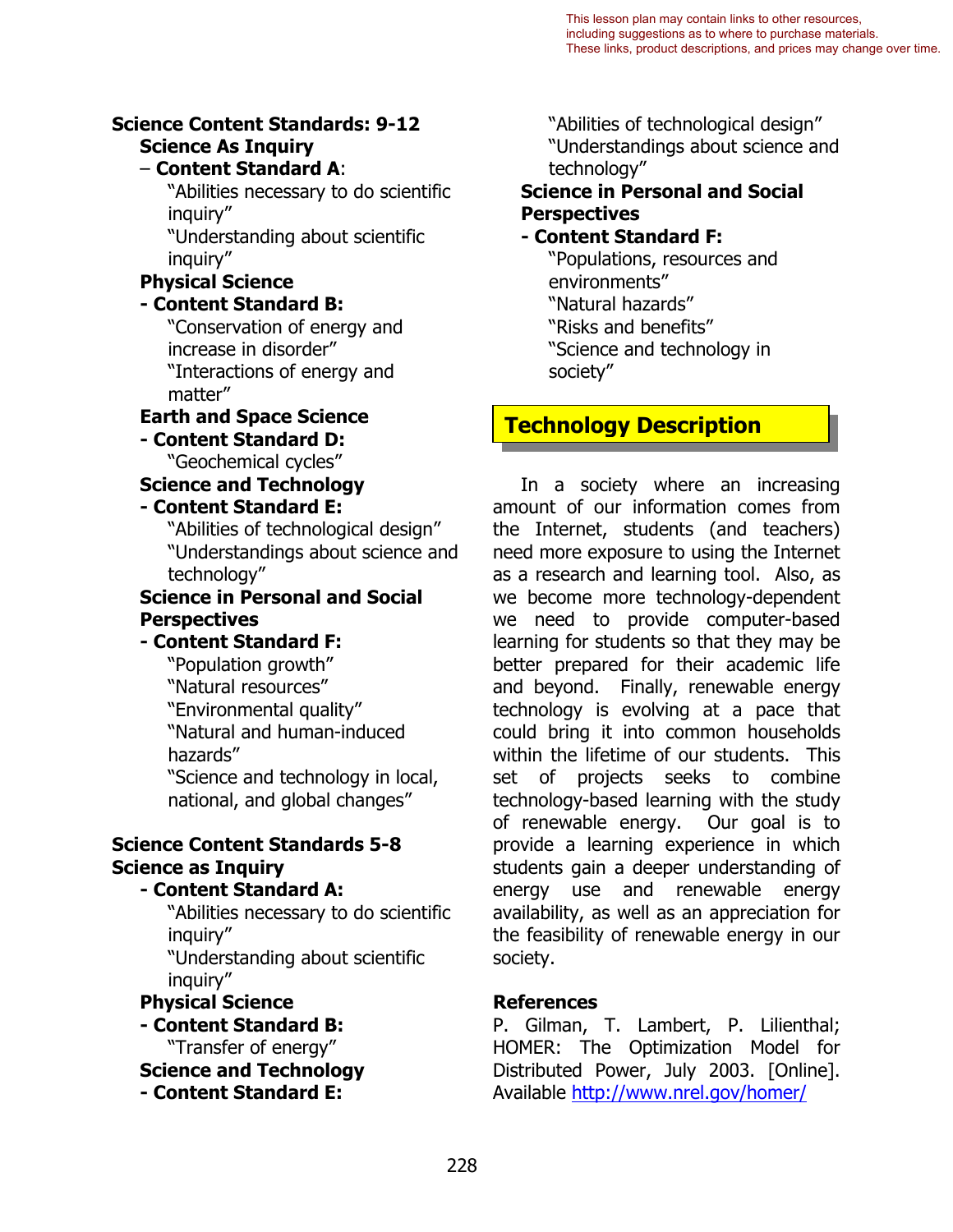http://www.retscreen.net RETScreen International, July 2003. [Online] **Available** 

Carleton College, "Using Data in the Classroom: Community and Educational Issues," July 2003. [Online] Available [http://serc.carleton.edu/research\\_educati](http://serc.carleton.edu/research_education/usingdata/index.html) [on/usingdata/index.html](http://serc.carleton.edu/research_education/usingdata/index.html)

## **Project Ideas**

**1 Where are the best renewable and non-renewable energy resources in the US? In the World?** 

**Learning Objective:** Students will become familiar with using the Internet as a research tool. Students will learn the best locations for each of the renewable resources.

#### **Controls and Variables:** None

#### **Materials and Equipment:**

Computer with Internet access Poster-making supplies

#### **Safety and Environmental Requirements:** None

#### **Suggestions:**

- Create a map showing the locations of the three best energy resources in a region. The map can be on the scale of county, state, country, continent or world.
- Create a series of maps showing the distribution of several energy

resources in a region, with one energy resource depicted in each map.

If you could power an entire region solely on renewable energy, how would you distribute wind farms, geothermal plants, hydroelectric power, biomass and solar utilities across the region? Create a map showing your plan.

#### **Resources:**

- 1. <http://rredc.nrel.gov/solar/>
- 2. <http://www.eia.doe.gov/>
- 3. [http://serc.carleton.edu/research\\_](http://serc.carleton.edu/research_education/usingdata/index.html)  [education/usingdata/index.html](http://serc.carleton.edu/research_education/usingdata/index.html)
- 4. [http://www.wattsun.com/resource](http://www.wattsun.com/resources.html)  [s.html](http://www.wattsun.com/resources.html)
- 5. <http://waterdata.usgs.gov/nwis/rt><br>6. <u>http://www.ussdams.org/</u>
- 
- 7. [http://energy.er.usgs.gov/products](http://energy.er.usgs.gov/products/databases/USCoal/index.htm)  [/databases/USCoal/index.htm](http://energy.er.usgs.gov/products/databases/USCoal/index.htm)
- 8. [http://www.epa.gov/enviro/html/e](http://www.epa.gov/enviro/html/em/index.html) [m/index.html](http://www.epa.gov/enviro/html/em/index.html)
- 9. Biomass Resource Information Clearinghouse (see [www.nrel.gov\)](http://www.nrel.gov/) Hint: Use information about US Agriculture production to map the location of the best biomass resources.

### **2 How much energy do we consume while driving?**

#### **Learning Objective:**

Students will learn about how much energy we consume for transportation.

Students will analyze which technological advancements can help reduce energy consumption.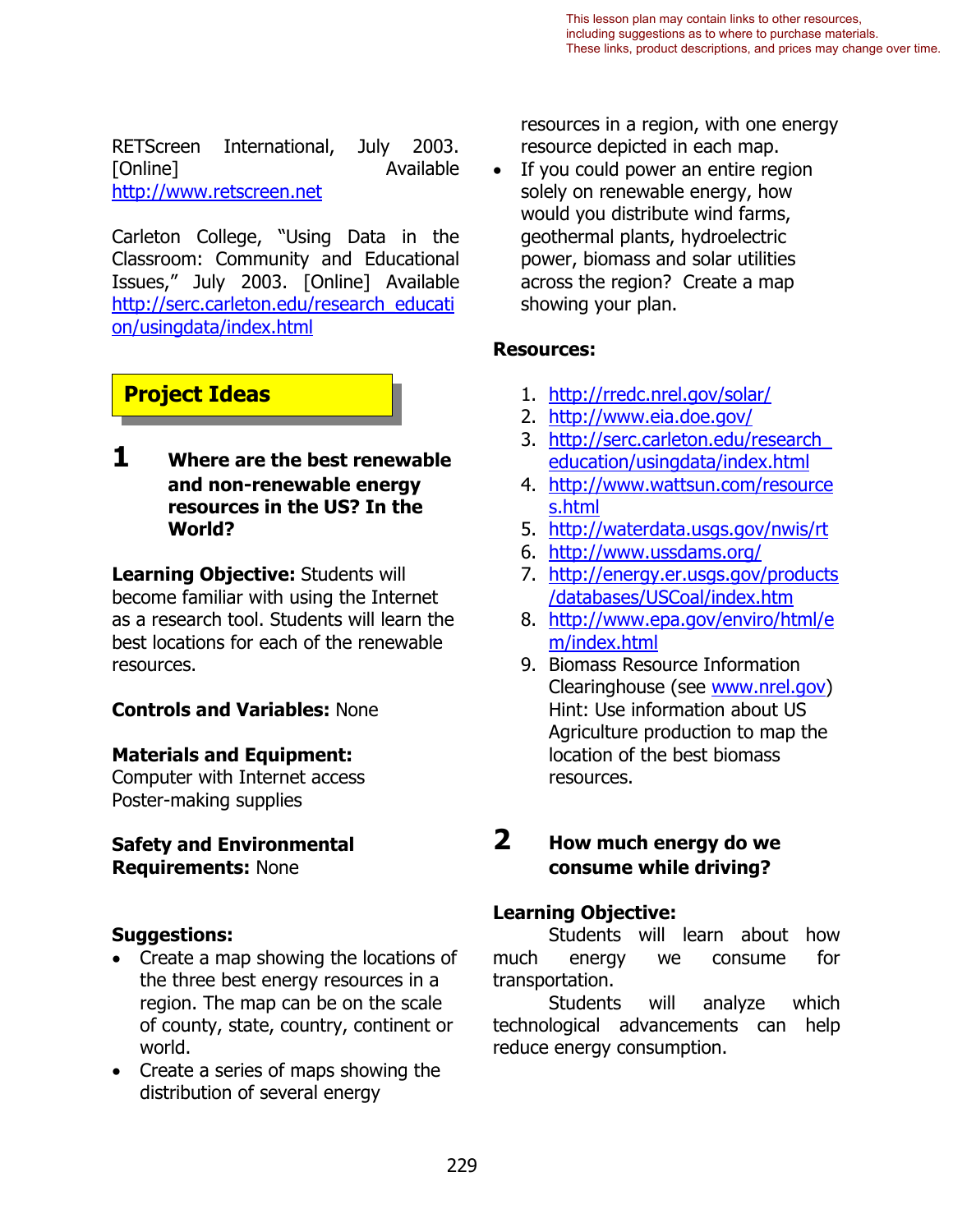#### **Controls and Variables:** none

#### **Materials and Equipment:**

Computer with Internet access Poster-making supplies

#### **Safety and Environmental Requirements:** None

#### **Suggestions:**

- • Analyze the performance of four cars from an environmental perspective. Create a poster that compares the following features for four different cars: miles per gallon, annual fuel expense, greenhouse gas emissions, nitrogen and sulfur emissions, and other features that affect fuel economy and pollution.
- Considering our current oil consumption, how much could we decrease consumption by if everyone drove hybrid-electric cars? How could we further reduce oil through public transportation and carpooling? Show this information on another poster.

#### **Resources:**

- 1. <http://www.fueleconomy.gov/>
- i<br>L 2. [http://www.epa.gov/autoemissions](http://www.epa.gov/autoemissions/)
- 3. http://www.glencoe.com/sec/scien [ce/webquest/content/altfuels.shtml](http://www.glencoe.com/sec/science/webquest/content/altfuels.shtml)
- ce/webquest/content/hybrid.shtml 4. [http://www.glencoe.com/sec/scien](http://www.glencoe.com/sec/science/webquest/content/hybrid.shtml)
- ce/webquest/content/hybrid.shtml<br>5. http://www.eere.energy.gov/afdc/

## **3 How much energy do we use?**

#### **Learning Objective:**

Students will understand how energy is used.

Students will understand their own contribution to energy use. Students will learn about energysaving technologies.

#### **Controls and Variables:** None

#### **Materials and Equipment:**

Computer with Internet access Poster-making supplies

#### **Safety and Environmental Requirements:** None

#### **Suggestions:**

- Create a series of maps showing energy usage in a region (county, state, country, etc). Indicate what sector (domestic, industrial, agricultural) uses what fraction of energy in the area you are mapping. How can this region reduce its energy use?
- • For a more advanced project, compare energy usage between three regions, indicating the distribution of energy use as described above.
- Most advanced: compare resource availability (fossil fuels, agriculture, renewable energy, if used in that region) in the region with that region's energy use. Refer to project number one in this chapter for additional Web sites to use in your research.
- Discuss orally or in writing: Why do some countries use more energy per capita than others? How could these countries decrease their energy consumption?

#### **Resources**

1. [http://eia.doe.gov/mer/contents.ht](http://eia.doe.gov/mer/contents.html) [ml](http://eia.doe.gov/mer/contents.html)